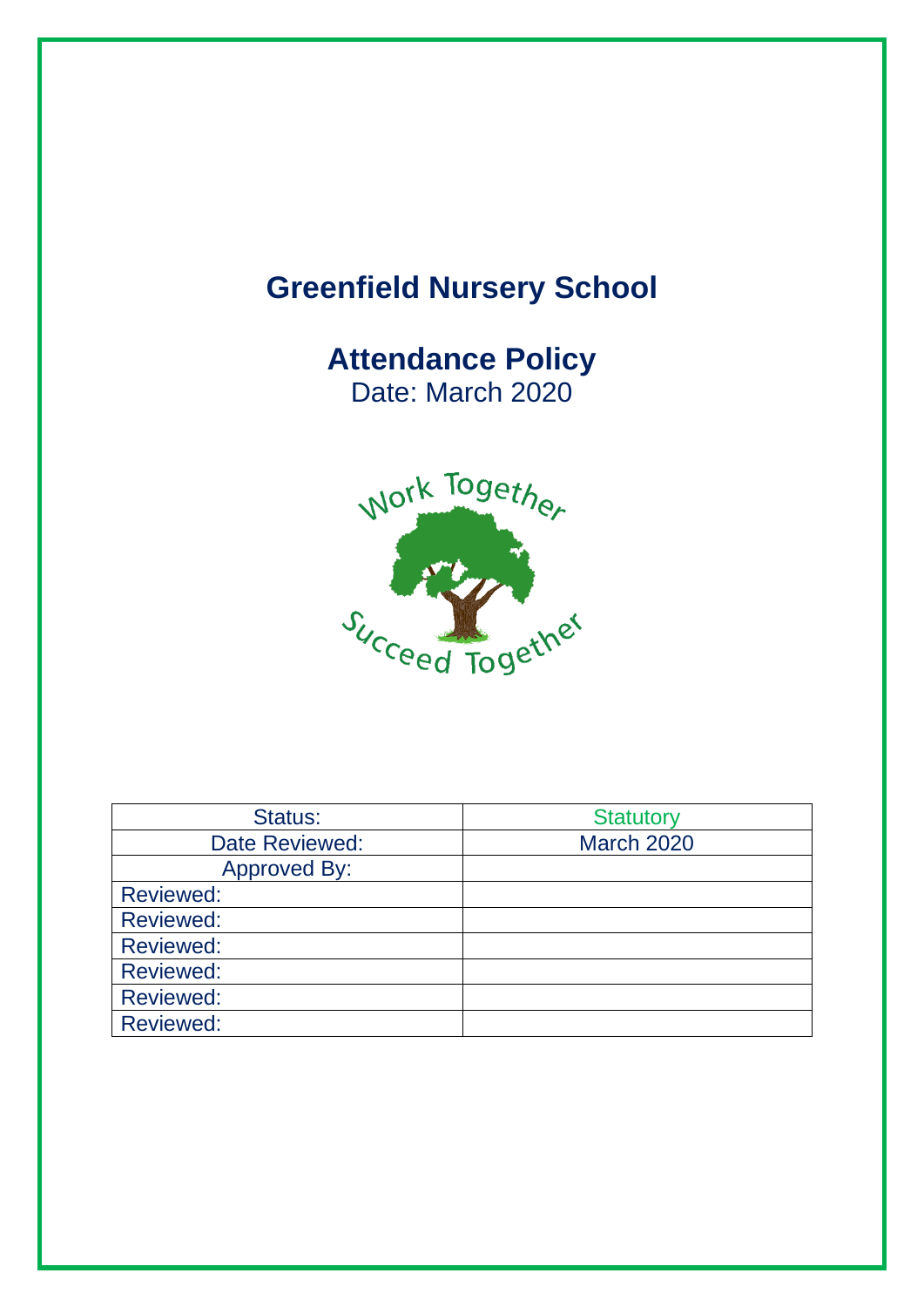Greenfield Nursery School is non-statutory provision for early year's education. There is a proven link between attendance and punctuality and children's achievement at school.

Greenfield Nursery School is committed to promoting excellent levels of attendance and punctuality, enabling our pupils to take full advantage of the educational opportunities available to them.

#### **Regular attendance and punctuality are important because:-**

- Late arrival at school disrupts the routine of the classroom and the teaching and learning of others.
- Children who have poor attendance and punctuality find it more difficult to settle, to engage with learning and make friends.
- Absence and lateness impacts on the child's ability to participate and benefit from the curriculum on offer.
- Regular attendance and punctuality can help form good habits and promotes the development of a positive attitude towards learning and school.

## **RESPONSIBILITIES**

• Greenfield Nursery School is responsible for supporting the attendance of children and for dealing with problems which may lead to non-attendance.

#### **We aim to work in partnership with parents**.

• Greenfield Nursery School, as required by **Hertfordshire Education** 

**Authority**, will complete attendance registers twice a day, at the beginning of each session.

• Greenfield Nursery School will mark in the registers differences between absence for medical reasons and holidays and children who have arrived late.

• Staff discourage lateness and registers close at **09.00am** and at

## **12:40pm**.

Arrival after these times will be marked as 'late'.

#### •**RESPONSIBILITIES – Parents/Carers**

Parents are responsible for ensuring that their child has access to early education and to ensuring that their child attends regularly and punctually.

#### **Parents should:**

• Ensure that their children arrive at school on time, dressed appropriately and ready to learn.

• Work with Greenfield Nursery School to resolve any issues which may lead to non-attendance

• Notify Greenfield Nursery School by telephone if their child is absent, on the **first** day of absence.

- Try to avoid medical or dental appointments during school hours.
- Try to avoid taking holidays during term time

#### **Procedures for following up absence**

• Staff note all absences using the appropriate symbol in the register.

- Absences are recorded, monitored and filed in the office.
- First day response procedures are followed by text message for any absent children, whose parents have not already contacted the school.
	- If a child is absent without a reason for two days a staff member will telephone the parents/carers to enquire the reason for absence.